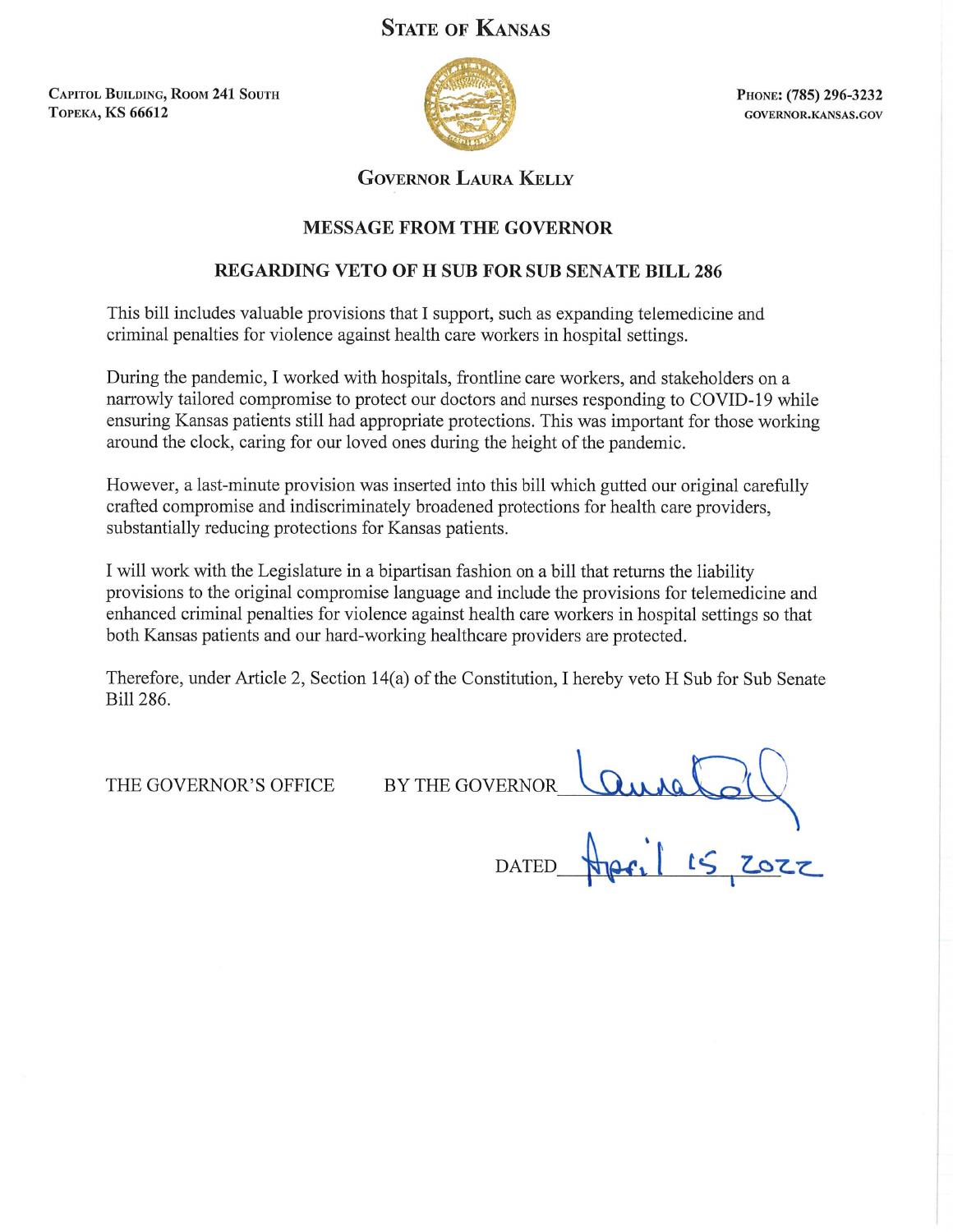AN ACT concerning public health; relating to the governmental response to the COVID-19 pandemic in Kansas; crimes, punishment and criminal procedure; crimes against the public peace; creating the crime of interference with the conduct of a hospital; increasing the criminal penalty for battery of a healthcare provider; extending the expanded use of telemedicine and expiring such provisions; extending the suspension of certain requirements related to medical care facilities and expiring such provisions; modifying the COVID-19 response and reopening for business liability protection act; extending immunity from civil liability for certain healthcare providers, certain persons conducting business in this state and covered facilities for COVID-19 claims until January 20, 2023; amending K.S.A. 2021 Supp. 21-5413, 48-963, 48-964, 60- 5503, 60-5504, 60-5508 and 65-468 and repealing the existing sections.

#### *Be it enacted by the Legislature of the State of Kansas:*

New Section 1. (a) Interference with the conduct of a hospital is:

(1) Conduct at or in a hospital so as to knowingly deny an employee of the hospital to enter, to use the facilities of or to leave any such hospital;

(2) knowingly impeding any employee of a hospital from the performance of such employee's duties or activities through the use of:

(A) Restraint with the intent to prevent such employee from freely moving to a different location or to provide care for another person;

(B) abduction, coercion or intimidation; or

(C) force and violence or threat thereof; or

(3) knowingly refusing to leave a hospital upon being requested to leave by the employee charged with maintaining order in such hospital, if such person is committing, threatens to commit or incites others to commit any act that did, or would if completed, disrupt, impair, interfere with or obstruct the mission, processes, procedures or functions of the hospital.

(b) Aggravated interference with the conduct of a hospital is interference with the conduct of a hospital as defined in subsection (a) when in possession of any weapon as described in K.S.A. 2021 Supp. 21-6301 or 21-6302, and amendments thereto.

(c) (1) Interference with the conduct of a hospital is a class A nonperson misdemeanor.

(2) Aggravated interference with the conduct of a hospital is a severity level 6, person felony.

(d) As used in this section:

(1) "Employee" means a person employed by, providing healthcare services at, volunteering at or participating in an educational course of instruction at a hospital; and

(2) "hospital" means the same as the term is defined in K.S.A. 65- 425, and amendments thereto.

(e) This section shall be a part of and supplemental to the Kansas criminal code.

Sec. 2. K.S.A. 2021 Supp. 21-5413 is hereby amended to read as follows: 21-5413. (a) Battery is:

(1) Knowingly or recklessly causing bodily harm to another person; or

(2) knowingly causing physical contact with another person when done in a rude, insulting or angry manner.

(b) Aggravated battery is:

(1) (A) Knowingly causing great bodily harm to another person or disfigurement of another person;

(B) knowingly causing bodily harm to another person with a deadly weapon, or in any manner whereby great bodily harm, disfigurement or death can be inflicted; or

(C) knowingly causing physical contact with another person when done in a rude, insulting or angry manner with a deadly weapon, or in any manner whereby great bodily harm, disfigurement or death can be inflicted;

(2) (A) recklessly causing great bodily harm to another person or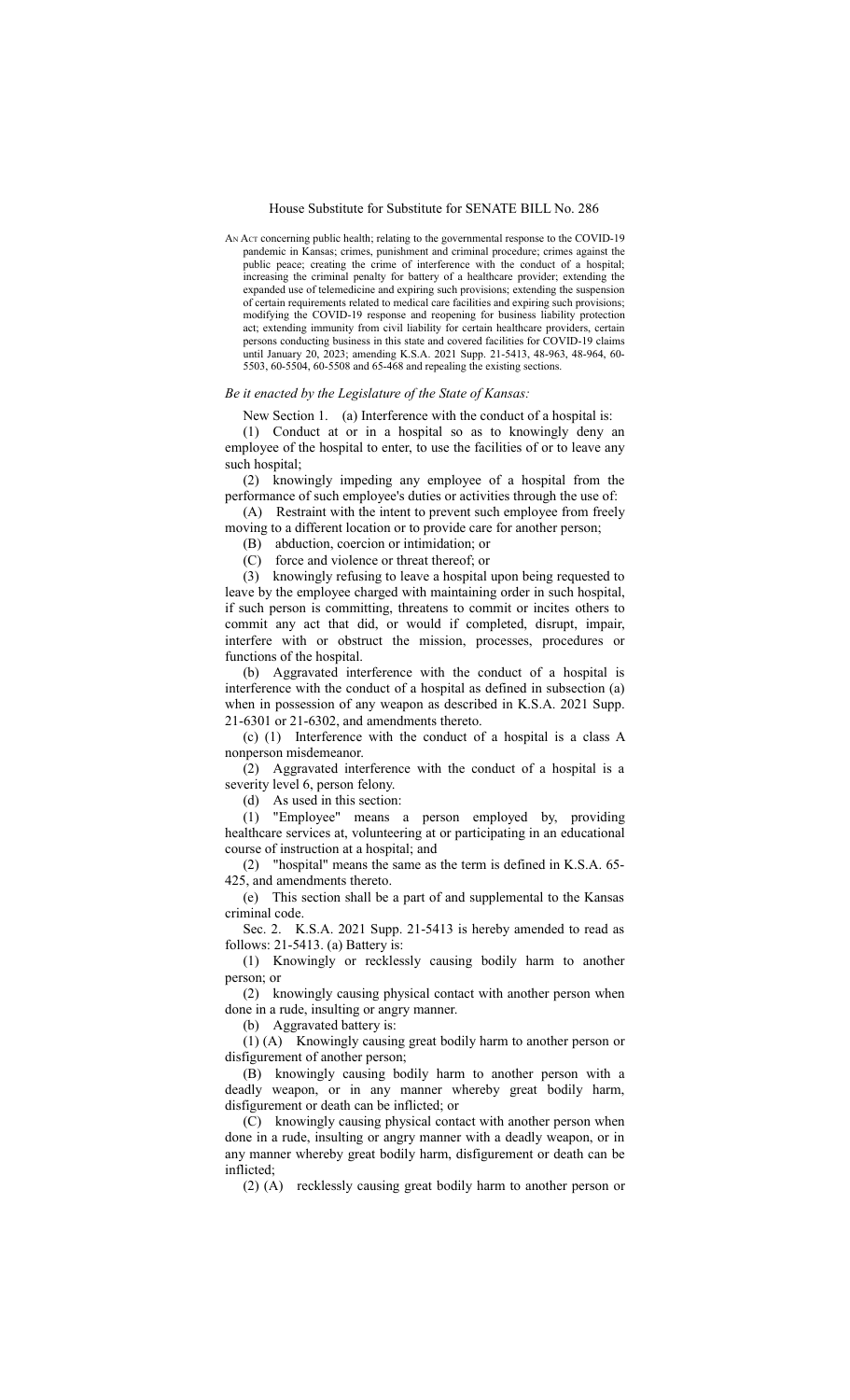disfigurement of another person;

(B) recklessly causing bodily harm to another person with a deadly weapon, or in any manner whereby great bodily harm, disfigurement or death can be inflicted; or

(3) (A) committing an act described in K.S.A. 8-1567, and amendments thereto, when great bodily harm to another person or disfigurement of another person results from such act; or

(B) committing an act described in K.S.A. 8-1567, and amendments thereto, when bodily harm to another person results from such act under circumstances whereby great bodily harm, disfigurement or death can result from such act; or

(4) committing an act described in K.S.A. 8-1567, and amendments thereto, when great bodily harm to another person or disfigurement of another person results from such act while:

(A) In violation of any restriction imposed on such person's driving privileges pursuant to article 10 of chapter 8 of the Kansas Statutes Annotated, and amendments thereto;

(B) such person's driving privileges are suspended or revoked pursuant to article 10 of chapter 8 of the Kansas Statutes Annotated, and amendments thereto; or

(C) such person has been deemed a habitual violator as defined in K.S.A. 8-285, and amendments thereto, including at least one violation of K.S.A. 8-1567, and amendments thereto, or violating an ordinance of any city in this state, any resolution of any county in this state or any law of another state, which ordinance, resolution or law declares to be unlawful the acts prohibited by that statute.

(c) Battery against a law enforcement officer is:

(1) Battery, as defined in subsection (a)(2), committed against a:

(A) Uniformed or properly identified university or campus police officer while such officer is engaged in the performance of such officer's duty;

(B) uniformed or properly identified state, county or city law enforcement officer, other than a state correctional officer or employee, a city or county correctional officer or employee or a juvenile detention facility officer, or employee, while such officer is engaged in the performance of such officer's duty;

(C) uniformed or properly identified federal law enforcement officer while such officer is engaged in the performance of such officer's duty;

(D) judge, while such judge is engaged in the performance of such judge's duty;

(E) attorney, while such attorney is engaged in the performance of such attorney's duty; or

(F) community corrections officer or court services officer, while such officer is engaged in the performance of such officer's duty;

(2) battery, as defined in subsection  $(a)(1)$ , committed against a:

(A) Uniformed or properly identified university or campus police officer while such officer is engaged in the performance of such officer's duty;

(B) uniformed or properly identified state, county or city law enforcement officer, other than a state correctional officer or employee, a city or county correctional officer or employee or a juvenile detention facility officer, or employee, while such officer is engaged in the performance of such officer's duty;

(C) uniformed or properly identified federal law enforcement officer while such officer is engaged in the performance of such officer's duty;

(D) judge, while such judge is engaged in the performance of such judge's duty;

(E) attorney, while such attorney is engaged in the performance of such attorney's duty; or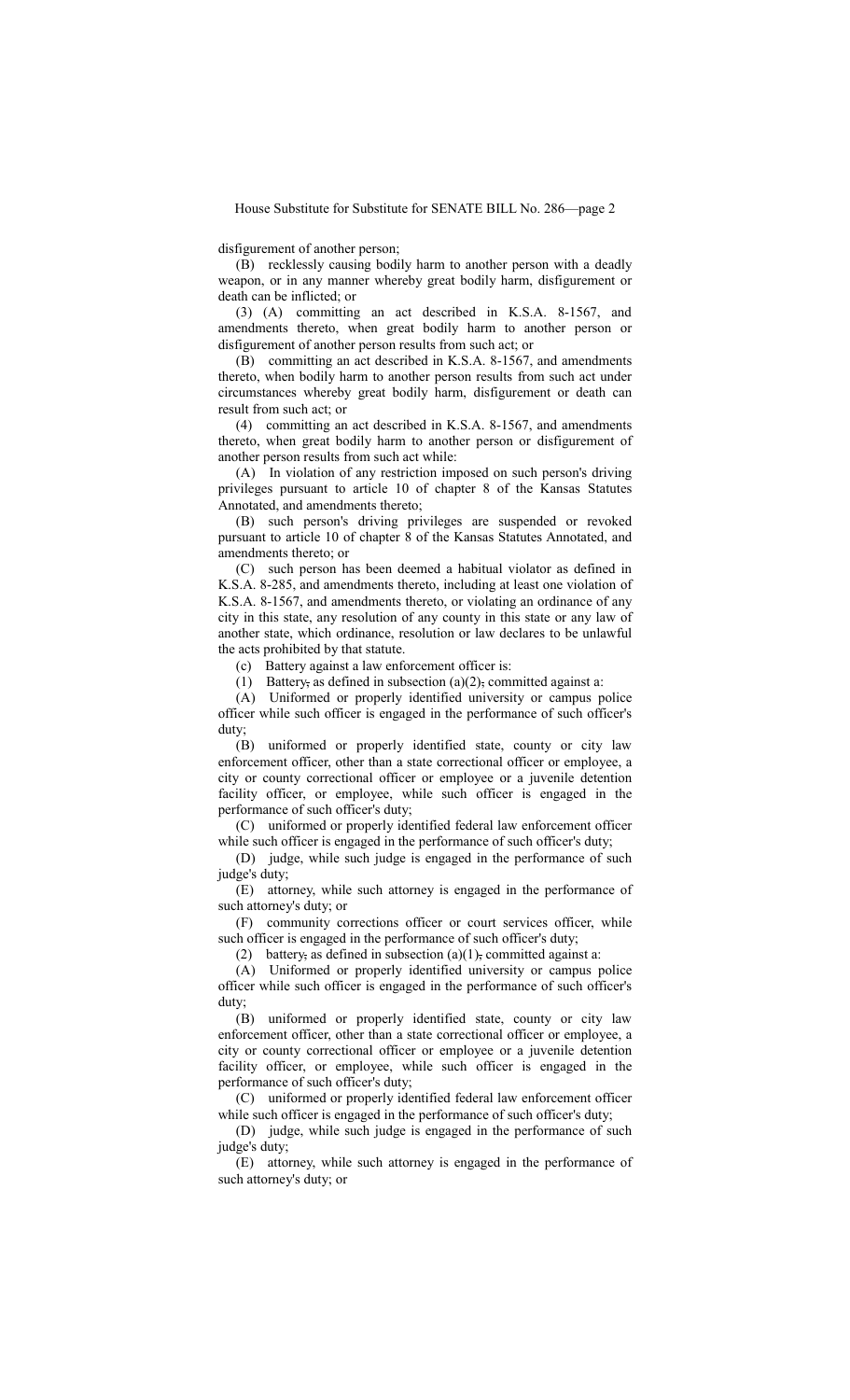(F) community corrections officer or court services officer, while such officer is engaged in the performance of such officer's duty; or

(3) battery, as defined in subsection (a) committed against a:

(A) State correctional officer or employee by a person in custody of the secretary of corrections, while such officer or employee is engaged in the performance of such officer's or employee's duty;

(B) state correctional officer or employee by a person confined in such juvenile correctional facility, while such officer or employee is engaged in the performance of such officer's or employee's duty;

(C) juvenile detention facility officer or employee by a person confined in such juvenile detention facility, while such officer or employee is engaged in the performance of such officer's or employee's duty; or

(D) city or county correctional officer or employee by a person confined in a city holding facility or county jail facility, while such officer or employee is engaged in the performance of such officer's or employee's duty.

(d) Aggravated battery against a law enforcement officer is:

(1) An-Aggravated battery, as defined in subsection  $(b)(1)(A)$ committed against a:

(A) Uniformed or properly identified state, county or city law enforcement officer while the officer is engaged in the performance of the officer's duty;

(B) uniformed or properly identified university or campus police officer while such officer is engaged in the performance of such officer's duty;

(C) uniformed or properly identified federal law enforcement officer while such officer is engaged in the performance of such officer's duty;

(D) judge, while such judge is engaged in the performance of such judge's duty;

(E) attorney, while such attorney is engaged in the performance of such attorney's duty; or

(F) community corrections officer or court services officer, while such officer is engaged in the performance of such officer's duty;

(2) an aggravated battery, as defined in subsection  $(b)(1)(B)$  or  $(b)(1)$ (C), committed against a:

(A) Uniformed or properly identified state, county or city law enforcement officer while the officer is engaged in the performance of the officer's duty;

(B) uniformed or properly identified university or campus police officer while such officer is engaged in the performance of such officer's duty;

(C) uniformed or properly identified federal law enforcement officer while such officer is engaged in the performance of such officer's duty;

(D) judge, while such judge is engaged in the performance of such judge's duty;

(E) attorney, while such attorney is engaged in the performance of such attorney's duty; or

(F) community corrections officer or court services officer, while such officer is engaged in the performance of such officer's duty; or

(3) knowingly causing, with a motor vehicle, bodily harm to a:

(A) Uniformed or properly identified state, county or city law enforcement officer while the officer is engaged in the performance of the officer's duty;

(B) uniformed or properly identified university or campus police officer while such officer is engaged in the performance of such officer's duty; or

(C) uniformed or properly identified federal law enforcement officer while such officer is engaged in the performance of such officer's duty.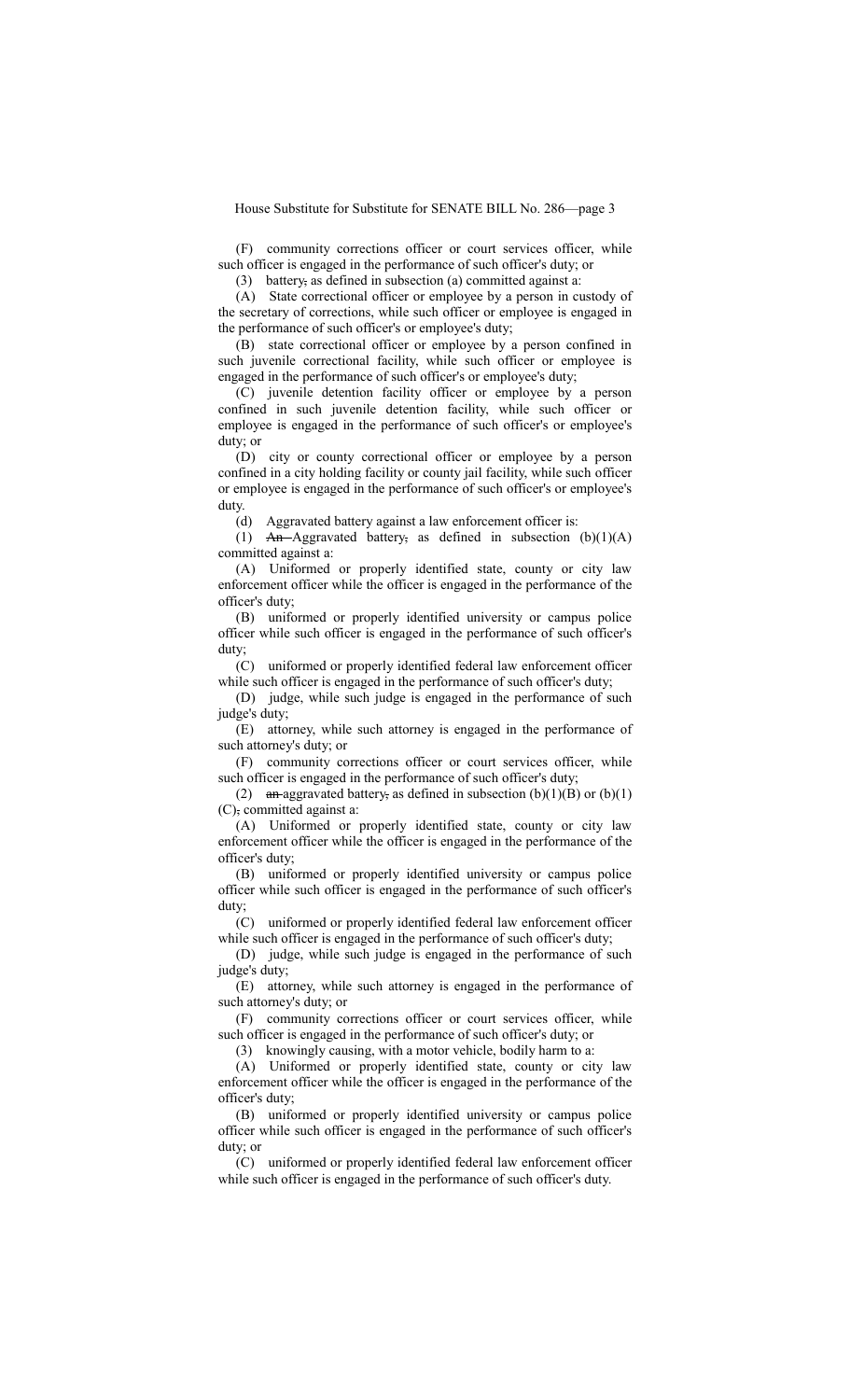(e) Battery against a school employee is a battery, as defined in subsection (a), committed against a school employee in or on any school property or grounds upon which is located a building or structure used by a unified school district or an accredited nonpublic school for student instruction or attendance or extracurricular activities of pupils enrolled in kindergarten or any of the grades one through 12 or at any regularly scheduled school sponsored activity or event, while such employee is engaged in the performance of such employee's duty.

(f) Battery against a mental health employee is a battery, as defined in subsection (a), committed against a mental health employee by a person in the custody of the secretary for aging and disability services, while such employee is engaged in the performance of such employee's duty.

(g) *Battery against a healthcare provider is a battery as defined in subsection (a) committed against a healthcare provider while such provider is engaged in the performance of such provider's duty.*

*(h)* (1) Battery is a class B person misdemeanor.

(2) Aggravated battery as defined in:

(A) Subsection  $(b)(1)(A)$  or  $(b)(4)$  is a severity level 4, person felony;

(B) subsection (b)(1)(B) or (b)(1)(C) is a severity level 7, person felony;

(C) subsection  $(b)(2)(A)$  or  $(b)(3)(A)$  is a severity level 5, person felony; and

(D) subsection  $(b)(2)(B)$  or  $(b)(3)(B)$  is a severity level 8, person felony.

(3) Battery against a law enforcement officer as defined in:

(A) Subsection  $(c)(1)$  is a class A person misdemeanor;

(B) subsection  $(c)(2)$  is a severity level 7, person felony; and

(C) subsection (c)(3) is a severity level 5, person felony.

(4) Aggravated battery against a law enforcement officer as defined in:

(A) Subsection  $(d)(1)$  or  $(d)(3)$  is a severity level 3, person felony; and

(B) subsection  $(d)(2)$  is a severity level 4, person felony.

(5) Battery against a school employee is a class A person misdemeanor.

(6) Battery against a mental health employee is a severity level 7, person felony.

*(7) Battery against a healthcare provider is a class A person misdemeanor.*

 $(h)(i)$  As used in this section:

 $(1)$  "Correctional institution" means any institution or facility under the supervision and control of the secretary of corrections;

(2) "state correctional officer or employee" means any officer or employee of the Kansas department of corrections or any independent contractor, or any employee of such contractor, whose duties include working at a correctional institution;

(3) "juvenile detention facility officer or employee" means any officer or employee of a juvenile detention facility as defined in K.S.A. 38-2302, and amendments thereto;

(4) "city or county correctional officer or employee" means any correctional officer or employee of the city or county or any independent contractor, or any employee of such contractor, whose duties include working at a city holding facility or county jail facility;

(5) "school employee" means any employee of a unified school district or an accredited nonpublic school for student instruction or attendance or extracurricular activities of pupils enrolled in kindergarten or any of the grades one through 12;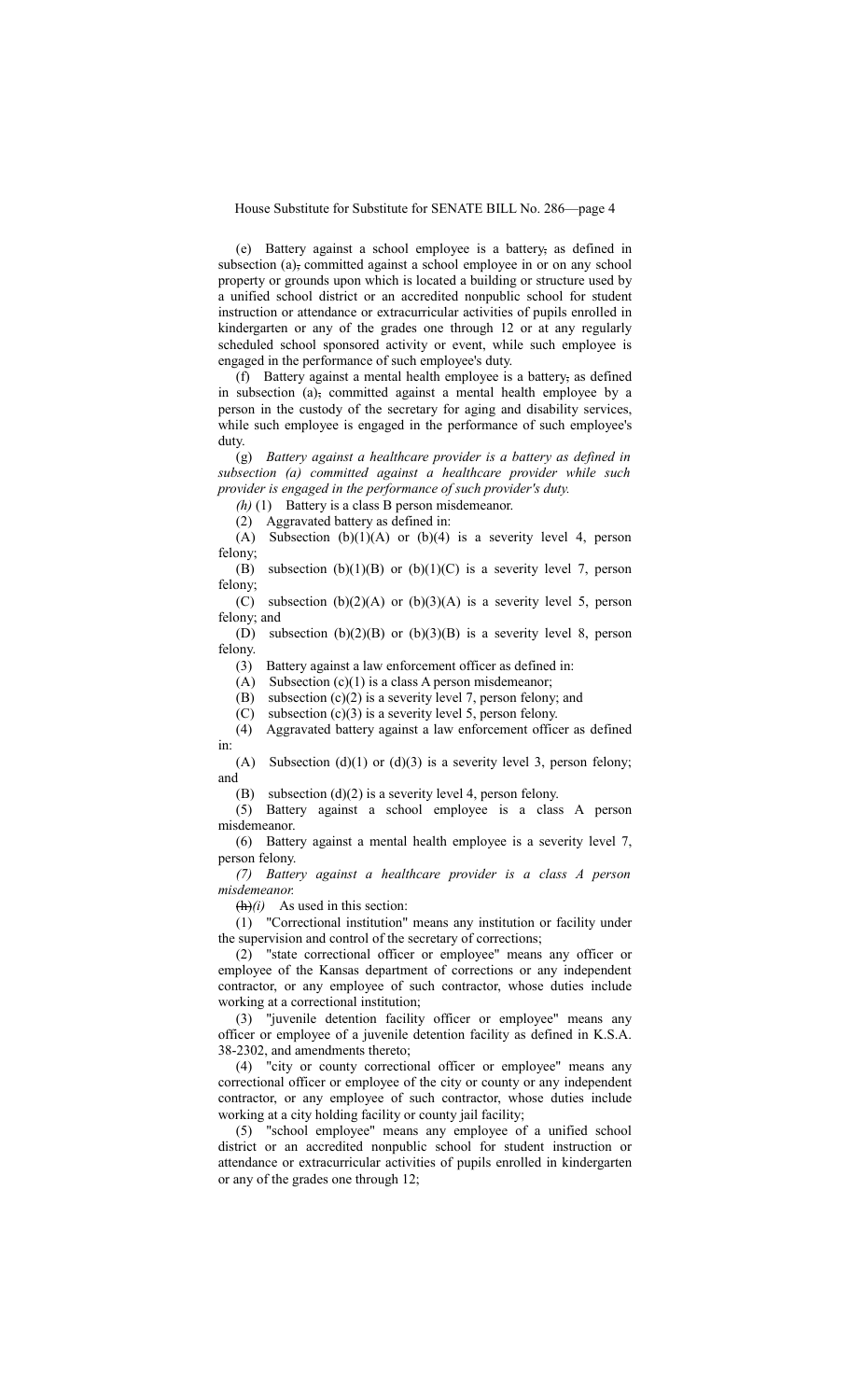(6) "mental health employee" means: (A) An employee of the Kansas department for aging and disability services working at Larned state hospital, Osawatomie state hospital, Kansas neurological institute and Parsons state hospital and training center and the treatment staff as defined in K.S.A. 59-29a02, and amendments thereto; and (B) contractors and employees of contractors under contract to provide services to the Kansas department for aging and disability services working at any such institution or facility;

(7) "judge" means a duly elected or appointed justice of the supreme court, judge of the court of appeals, judge of any district court of Kansas, district magistrate judge or municipal court judge;

(8) "attorney" means a: (A) County attorney, assistant county attorney, special assistant county attorney, district attorney, assistant district attorney, special assistant district attorney, attorney general, assistant attorney general or special assistant attorney general; and (B) public defender, assistant public defender, contract counsel for the state board of indigents' defense services or an attorney who is appointed by the court to perform services for an indigent person as provided by article 45 of chapter 22 of the Kansas Statutes Annotated, and amendments thereto;

(9) "community corrections officer" means an employee of a community correctional services program responsible for supervision of adults or juveniles as assigned by the court to community corrections supervision and any other employee of a community correctional services program that provides enhanced supervision of offenders such as house arrest and surveillance programs;

(10) "court services officer" means an employee of the Kansas judicial branch or local judicial district responsible for supervising, monitoring or writing reports relating to adults or juveniles as assigned by the court, or performing related duties as assigned by the court; and

(11) "federal law enforcement officer" means a law enforcement officer employed by the United States federal government who, as part of such officer's duties, is permitted to make arrests and to be armed*; and*

*(12) "healthcare provider" means a person who is licensed, registered, certified or otherwise authorized by the state of Kansas to provide healthcare services in this state and employed by or providing healthcare services at a hospital as defined in K.S.A. 65-425, and amendments thereto*.

Sec. 3. K.S.A. 2021 Supp. 48-963 is hereby amended to read as follows: 48-963. (a) A physician may issue a prescription for or order the administration of medication, including a controlled substance, for a patient without conducting an in-person examination of such patient.

(b) A physician under quarantine, including self-imposed quarantine, may practice telemedicine.

(c) (1) A physician holding a license issued by the applicable licensing agency of another state may practice telemedicine to treat patients located in the state of Kansas, if such out-of-state physician holds a temporary emergency license granted pursuant to K.S.A. 2021 Supp. 48-965, and amendments thereto.

(2) The state board of healing arts may extend the provisions of this subsection to other healthcare professionals licensed and regulated by the board as deemed necessary by the board to address the impacts of COVID-19 and consistent with ensuring patient safety.

(d) A physician practicing telemedicine in accordance with this section shall conduct an appropriate assessment and evaluation of the patient's current condition and document the appropriate medical indication for any prescription issued.

(e) Nothing in this section shall supersede or otherwise affect the provisions of K.S.A. 40-2,215 or 65-4a10, and amendments thereto, or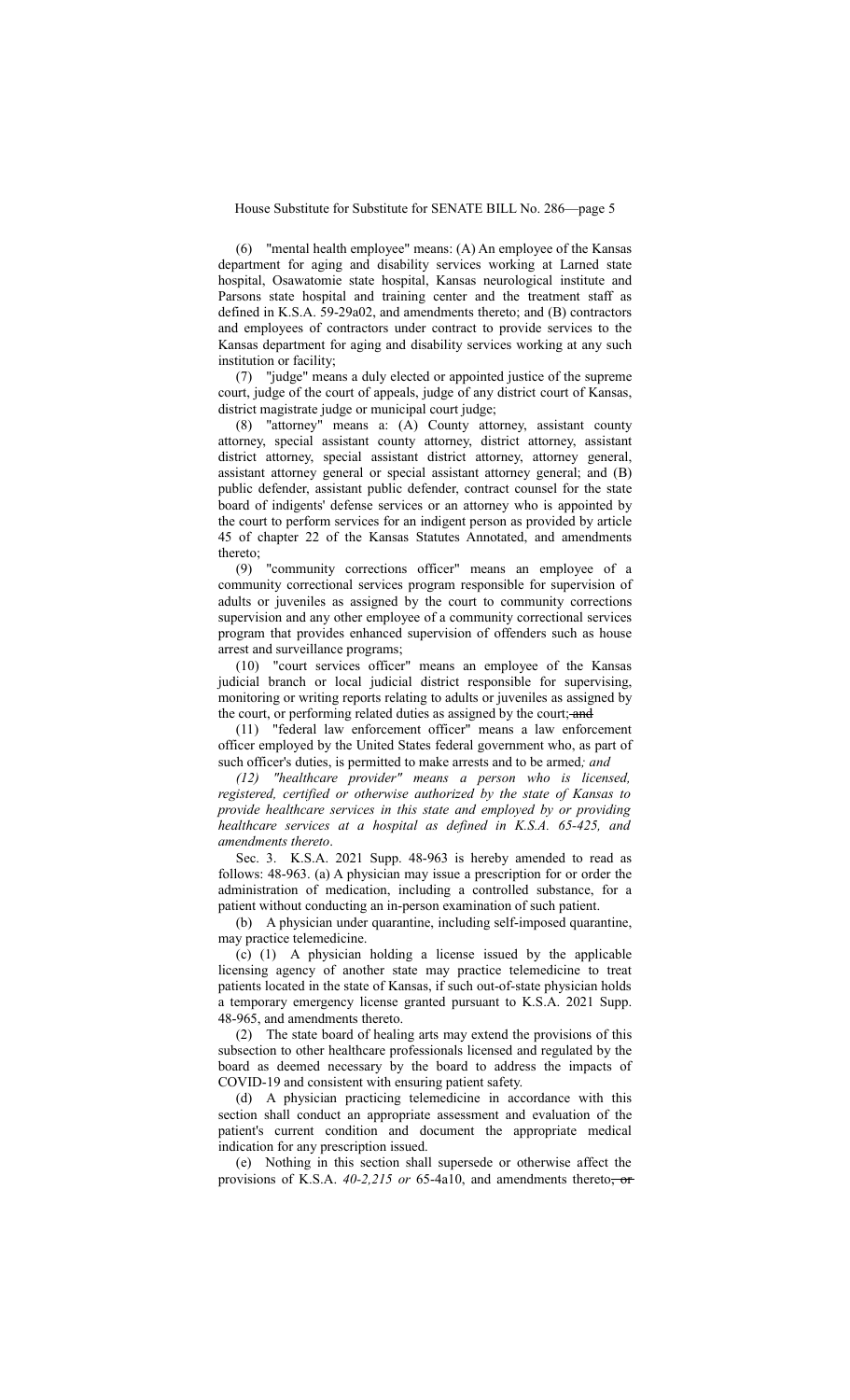#### K.S.A. 40-2,215, and amendments thereto.

(f) As used in this section:

(1) "Physician" means a person licensed to practice medicine and surgery.

(2) "Telemedicine" means the delivery of healthcare services by a healthcare provider while the patient is at a different physical location.

(g) *Notwithstanding the prior expiration of this section on March 31, 2022, the provisions of this section shall be in force and effect on and after the effective date of this act.* This section shall expire on March 31, 2022 *January 20, 2023*.

Sec. 4. K.S.A. 2021 Supp. 48-964 is hereby amended to read as follows: 48-964. (a) (1) A hospital may admit patients in excess of such hospital's number of licensed beds or inconsistent with the licensed classification of such hospital's beds to the extent that such hospital determines is necessary to treat COVID-19 patients and to separate COVID-19 patients and non-COVID-19 patients.

(2) A hospital admitting patients in such manner shall notify the department of health and environment as soon as practicable but shall not be required to receive prior authorization to admit patients in such manner.

(b) (1) A hospital may utilize non-hospital space, including offcampus space, to perform COVID-19 testing, triage, quarantine or patient care to the extent that such hospital determines is necessary to treat COVID-19 patients and to separate COVID-19 patients and non-COVID-19 patients.

(2) The department of health and environment may impose reasonable safety requirements on such use of non-hospital space to maximize the availability of patient care.

(3) Non-hospital space used in such manner shall be deemed to meet the requirements of K.S.A. 65-431(d), and amendments thereto.

(4) A hospital utilizing non-hospital space in such manner shall notify the department of health and environment as soon as practicable but shall not be required to receive prior authorization to utilize nonhospital space in such manner.

(c) A medical care facility may permit healthcare providers authorized to provide healthcare services in the state of Kansas to provide healthcare services at such medical care facility without becoming a member of the medical care facility's medical staff.

(d) As used in this section, "hospital" and "medical care facility" mean the same as defined in K.S.A. 65-425, and amendments thereto.

(e) *Notwithstanding the prior expiration of this section on March 31, 2022, the provisions of this section shall be in force and effect on and after the effective date of this act.* This section shall expire on-March 31, 2022 *January 20, 2023*.

Sec. 5. K.S.A. 2021 Supp. 60-5503 is hereby amended to read as follows: 60-5503. (a) Notwithstanding any other provision of law, except as provided in subsection (c),*:*

*(1) (A)* A healthcare provider *that is employed by or providing healthcare services at a medical care facility as defined in K.S.A. 65-425, and amendments thereto,* is immune from civil liability for damages, administrative fines or penalties for *that arise out of or relate to* acts, omissions, healthcare decisions or the rendering of or the failure to render healthcare services, including services that are altered, delayed or withheld, as a direct response *related* to the COVID-19 public health emergency.

*(B) The provisions of paragraph (A) shall not apply to a healthcare provider that is employed by or providing healthcare services at a medical care facility as defined in K.S.A. 65-425, and amendments thereto, that denies healthcare services to a person at such medical*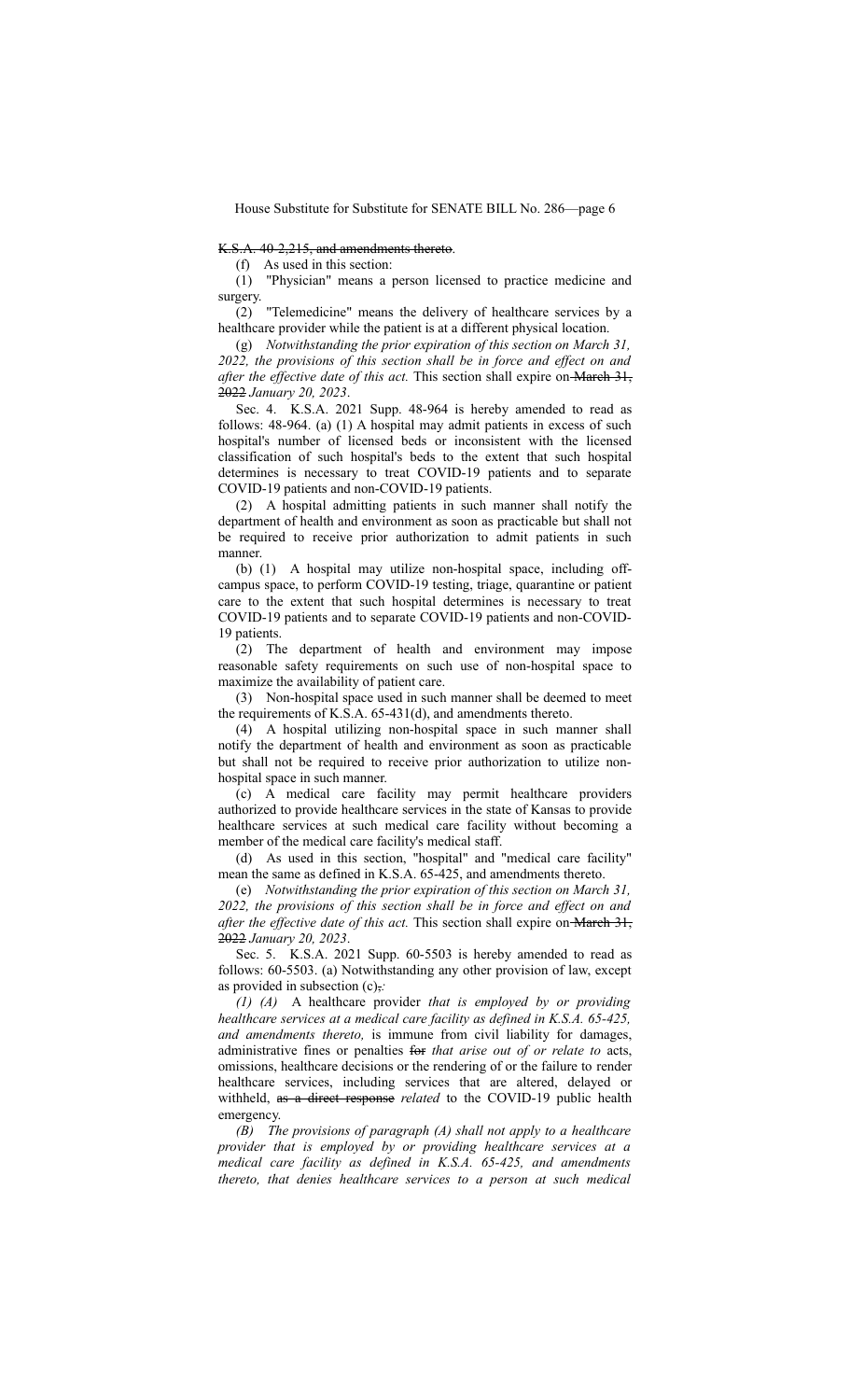*facility based solely on such person's COVID-19 vaccination status.*

*(2) A healthcare provider that is not employed by or providing healthcare services at a medical care facility as defined in K.S.A. 65-425, and amendments thereto, is immune from civil liability for damages, administrative fines or penalties for acts, omissions, healthcare decisions or the render of or the failure to render healthcare services, including services that are altered, delayed or withheld, as a direct response to the COVID-19 public health emergency.*

(b) *(1) Except as provided in paragraph (2),* the provisions of this section shall apply to any claims for damages or liability that arise out of or relate to acts, omissions or healthcare decisions occurring between March 12, 2020, and March 31, 2022 *January 20, 2023*, related to the COVID-19 public health emergency. *The provisions of this section shall apply to such claims accruing on or after March 30, 2022, and prior to the effective date of this act.*

*(2) The provisions of subsection (a)(1), as amended by this act, shall apply to any claims for damages or liability that arise out of or relate to acts, omissions or healthcare decisions occurring between the effective date of this act and January 20, 2023, related to the COVID-19 public health emergency.*

(c) (1) The provisions of this section shall not apply to civil liability when it is established that the act, omission or healthcare decision constituted gross negligence or willful, wanton or reckless conduct.

(2) The provisions of this section shall not apply to healthcare services not related to COVID-19 that have not been altered, delayed or withheld as a direct response to the COVID-19 public health emergency.

Sec. 6. K.S.A. 2021 Supp. 60-5504 is hereby amended to read as follows: 60-5504. (a) Notwithstanding any other provision of law, a person, or an agent of such person, conducting business in this state shall be immune from liability in a civil action for a COVID-19 claim if such person was acting pursuant to and in substantial compliance with public health directives applicable to the activity giving rise to the cause of action when the cause of action accrued.

(b) *Notwithstanding the prior expiration of this section on March 31, 2022, the provisions of this section shall be in force and effect on and after the effective date of this act.* The provisions of this section shall expire on March 31, 2022 *January 20, 2023*.

Sec. 7. K.S.A. 2021 Supp. 60-5508 is hereby amended to read as follows: 60-5508. (a) The provisions of K.S.A. 2021 Supp. 60-5504, 60- 5505 and 60-5507, and amendments thereto, shall apply retroactively to any cause of action accruing on or after March 12, 2020.

(b) *(1) Except as provided in paragraph (2),* the provisions of K.S.A. 2021 Supp. 60-5503 and 60-5506, and amendments thereto,—and theamendments made to K.S.A. 2021 Supp. 60-5506 by section 2 of 2021 House Bill No. 2126, shall apply retroactively to any cause of action accruing on or after March 12, 2020, and prior to termination of the state of disaster emergency related to the COVID-19 public health emergency declared pursuant to K.S.A. 48-924, and amendments thereto.

(c) The provisions of K.S.A. 2021 Supp. 60-5503, and amendments thereto, shall apply retroactively to any cause of action accruing on or after March 12, 2020, and prior to March 31, 2022 *January 20, 2023*.

*(2) The provisions of K.S.A. 2021 Supp. 60-5503(a)(1), as amended by this act, shall apply to any cause of action accruing on or after the effective date of this act and prior to January 20, 2023.*

Sec. 8. K.S.A. 2021 Supp. 65-468 is hereby amended to read as follows: 65-468. As used in K.S.A. 65-468 through 65-474, and amendments thereto:

(a) "Healthcare provider" means any person licensed or otherwise authorized by law to provide health care services in this state or a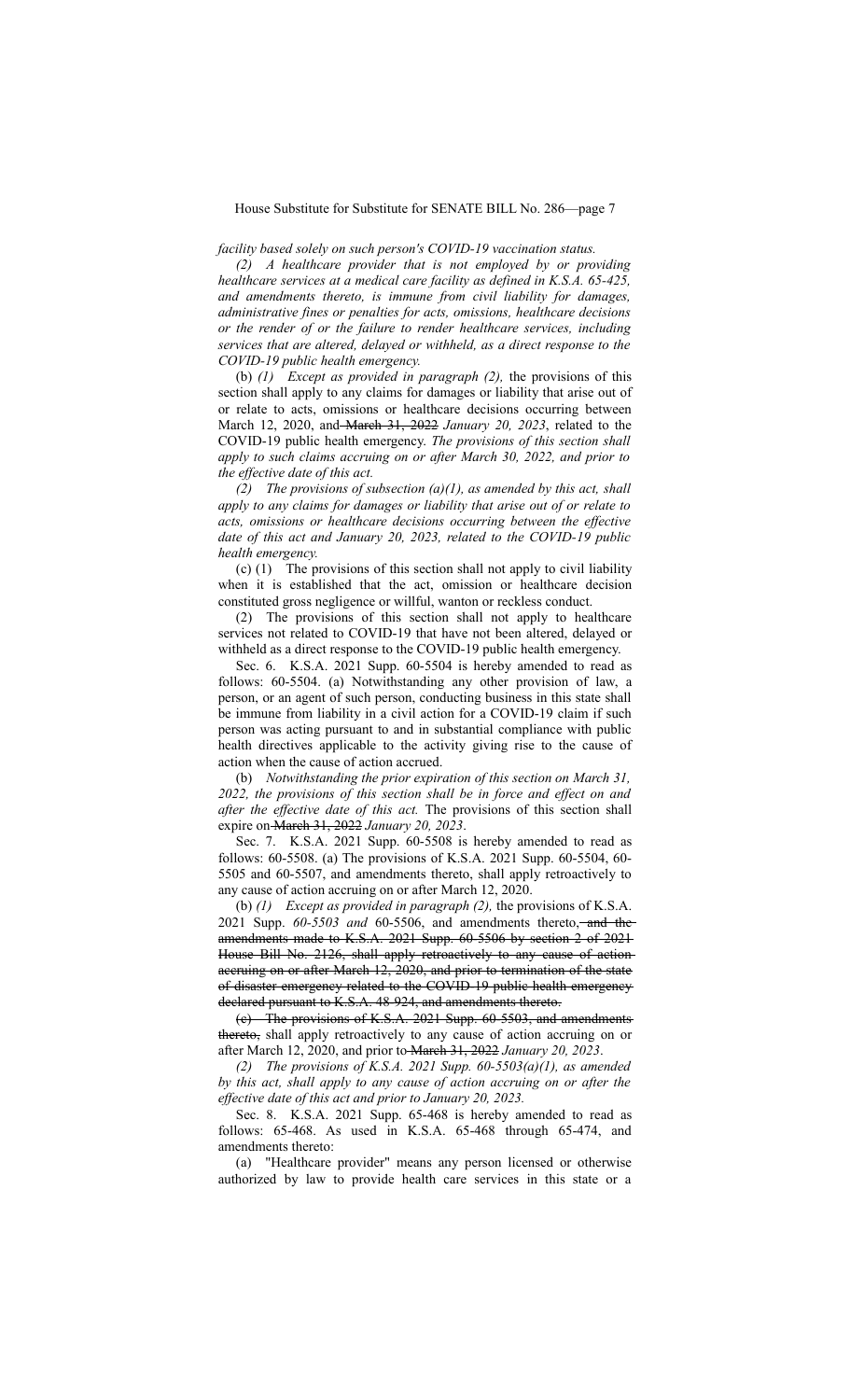professional corporation organized pursuant to the professional corporation law of Kansas by persons who are authorized by law to form such corporation and who are health care providers as defined by this subsection, or an officer, employee or agent thereof, acting in the course and scope of employment or agency.

(b) "Member" means any hospital, emergency medical service, local health department, home health agency, adult care home, medical clinic, mental health center or clinic or nonemergency transportation system.

(c) "Mid-level practitioner" means a physician assistant or advanced practice registered nurse who has entered into a written protocol with a rural health network physician.

(d) "Physician" means a person licensed to practice medicine and surgery.

(e) "Rural health network" means an alliance of members, including at least one critical access hospital and at least one other hospital, that has developed a comprehensive plan submitted to and approved by the secretary of health and environment regarding: Patient referral and transfer; the provision of emergency and nonemergency transportation among members; the development of a network-wide emergency services plan; and the development of a plan for sharing patient information and services between hospital members concerning medical staff credentialing, risk management, quality assurance and peer review.

(f) (1) "Critical access hospital" means a member of a rural health network that: Makes available 24-hour emergency care services; provides not more than 25 acute care inpatient beds or in the case of a facility with an approved swing-bed agreement a combined total of extended care and acute care beds that does not exceed 25 beds; provides acute inpatient care for a period that does not exceed, on an annual average basis, 96 hours per patient; and provides nursing services under the direction of a licensed professional nurse and continuous licensed professional nursing services for not less than 24 hours of every day when any bed is occupied or the facility is open to provide services for patients unless an exemption is granted by the licensing agency pursuant to rules and regulations. The critical access hospital may provide any services otherwise required to be provided by a full-time, on-site dietician, pharmacist, laboratory technician, medical technologist and radiological technologist on a parttime, off-site basis under written agreements or arrangements with one or more providers or suppliers recognized under medicare. The critical access hospital may provide inpatient services by a physician assistant, advanced practice registered nurse or a clinical nurse specialist subject to the oversight of a physician who need not be present in the facility. In addition to the facility's 25 acute beds or swing beds, or both, the critical access hospital may have a psychiatric unit or a rehabilitation unit, or both. Each unit shall not exceed 10 beds and neither unit shall count toward the 25-bed limit or be subject to the average 96-hour length of stay restriction.

(2) Notwithstanding the provisions of paragraph (1), prior to March 31, 2022 *January 20, 2023*, to the extent that a critical access hospital determines it is necessary to treat COVID-19 patients or to separate COVID-19 patients and non-COVID-19 patients, such critical access hospital shall not be limited to 25 beds or, in the case of a facility with an approved swing bed agreement, to a combined total of 25 extended care and acute care beds, and shall not be limited to providing acute inpatient care for a period of time that does not exceed, on an annual average basis, 96 hours per patient. *Notwithstanding the prior expiration of this subsection on March 31, 2022, the provisions of this section shall be in force and effect on and after the effective date of this act.*

(g) "Hospital" means a hospital other than a critical access hospital that has entered into a written agreement with at least one critical access